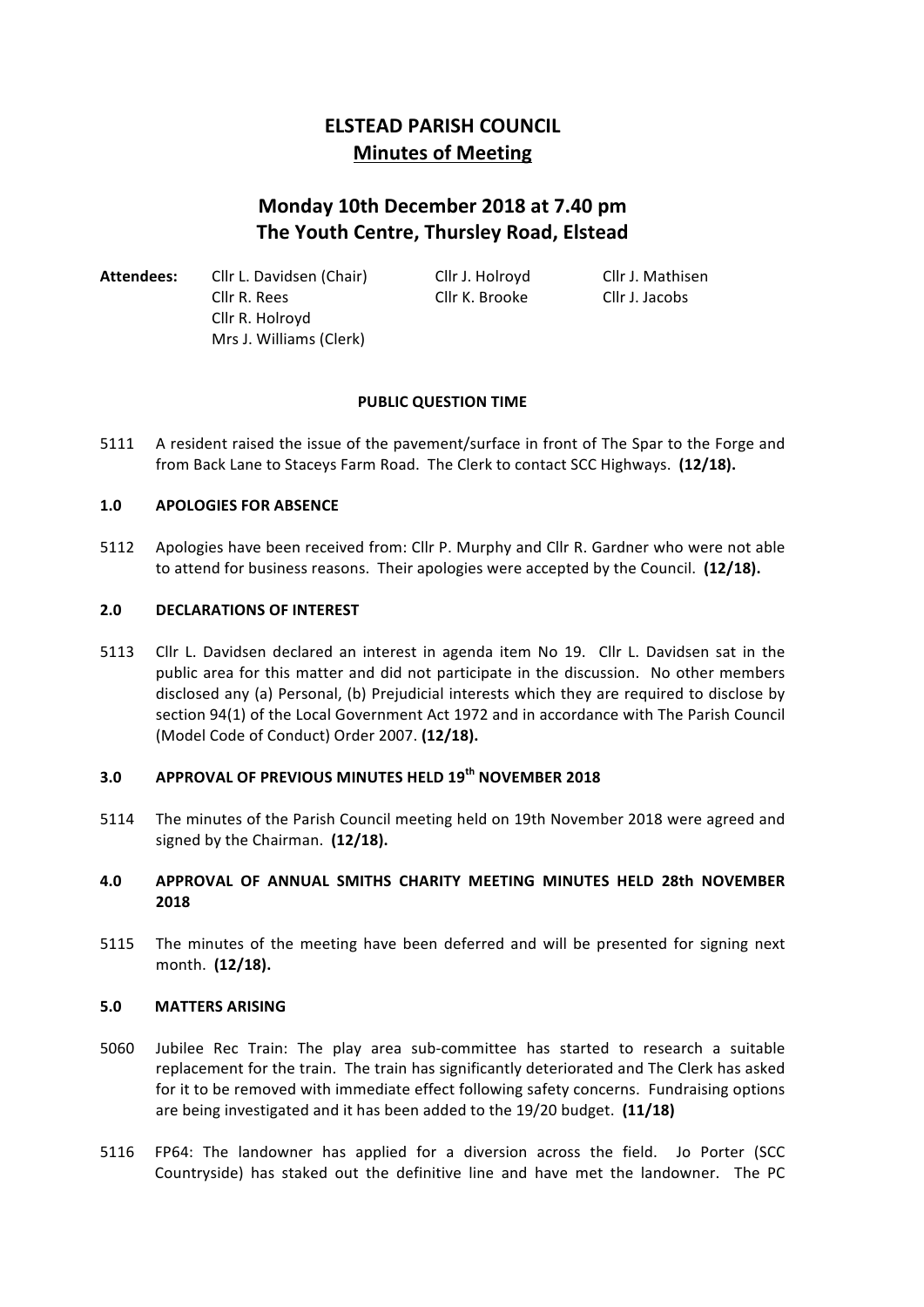offered to attend but the landowner preferred to meet SCC alone at this stage. Further follow up required by SCC. There is no progress to report and the Clerk to forward a strong letter asking for progress. **(12/18)** 

- 5062 Cemetery Space Assessment: If more space is required trees will need to be felled and the land must settle for 10 years before burials can happen on the cleared site. Cllr Davidsen is working up a cemetery plan. The Clerk, Richard Knight and Cllr Davidsen to meet this first week in January to review this. (11/18)
- 5117 Traffic/speed/parking around the school: The PC would like more notices placed near the pavilion to warn drivers of the school. There is an unused school sign in Thursley. The Clerk to ask Adrian Selby if Elstead may have it and site it near to the Pavilion. The Clerk has spoken to the school who are happy to run a speedwatch campaign in Spring 2019. The Clerk and Cllr Murphy to meet with the school in January 2019. There is agreement in principle for a mobile VAS for Hindhead which could be shared with other western villages and which Elstead would be able to borrow periodically. The Clerk has sent VAS locations to the Western Parish Clerk collating the information and RK has agreed to be trained. The clerk to ask Cllr Harmer for an update on this. (12/18).
- 5118 PIC Monies available. WBC disagreed that the two applications (one for vermin control bordering the EVAA and one for green waste at Woolfords Lane Cemetery) met the PIC funding criteria. The Clerk to go back to WBC as the PC believes that the Woolfords Lane project should be allowed. The Clerk to follow up. (12/18).
- 4961 New NHP support programme with increased funding to £17,000. The Clerk ascertained E&W NHP is eligible to obtain a further  $£2,000$  and will apply for this grant once the next steps are determined and an estimate for works received. (09/18)
- 5119 Seale Road: Some resurfacing works were completed in August. However, a recent water main flushing exercise revealed that most of the road drains were blocked by debris. The Clerk has emailed Stuart Copping on a number of occasions to investigate but there has been no response. The Clerk to follow up. (12/18).
- 5120 Sharks floodlights: The PC to draw up a new agreement with the Sharks. The Clerk to action when the floodlights have been purchased. (12/18)
- 5121 Sharks floodlights and semi permanent storage: The Sharks have applied for funding from SCC Members Allocation group and The Clerk has submitted a PIC application to WBC on behalf of the Sharks. The Sharks submitted planning permission to WBC at the beginning of November. The Clerk has asked for more information and quotes in order to support PIC application. The Clerk is waiting on the quotes to forward to WBC. The Clerk explained that EVTC were not happy with the original location of the container. It is proposed to go parallel with Ham Lane at the edge of the rec which cllrs approved. **(12/18)**
- 5122 Tennis court floodlights: EVTC have confirmed that these have been structurally tested and have forwarded the documentation to The Clerk. (12/18) Minute to be removed next **month.**
- 5123 The Clerk reported seeing horses on Burford Lodge Rec. One had escaped and was careering out of control around the rec frightening younger children. The horses were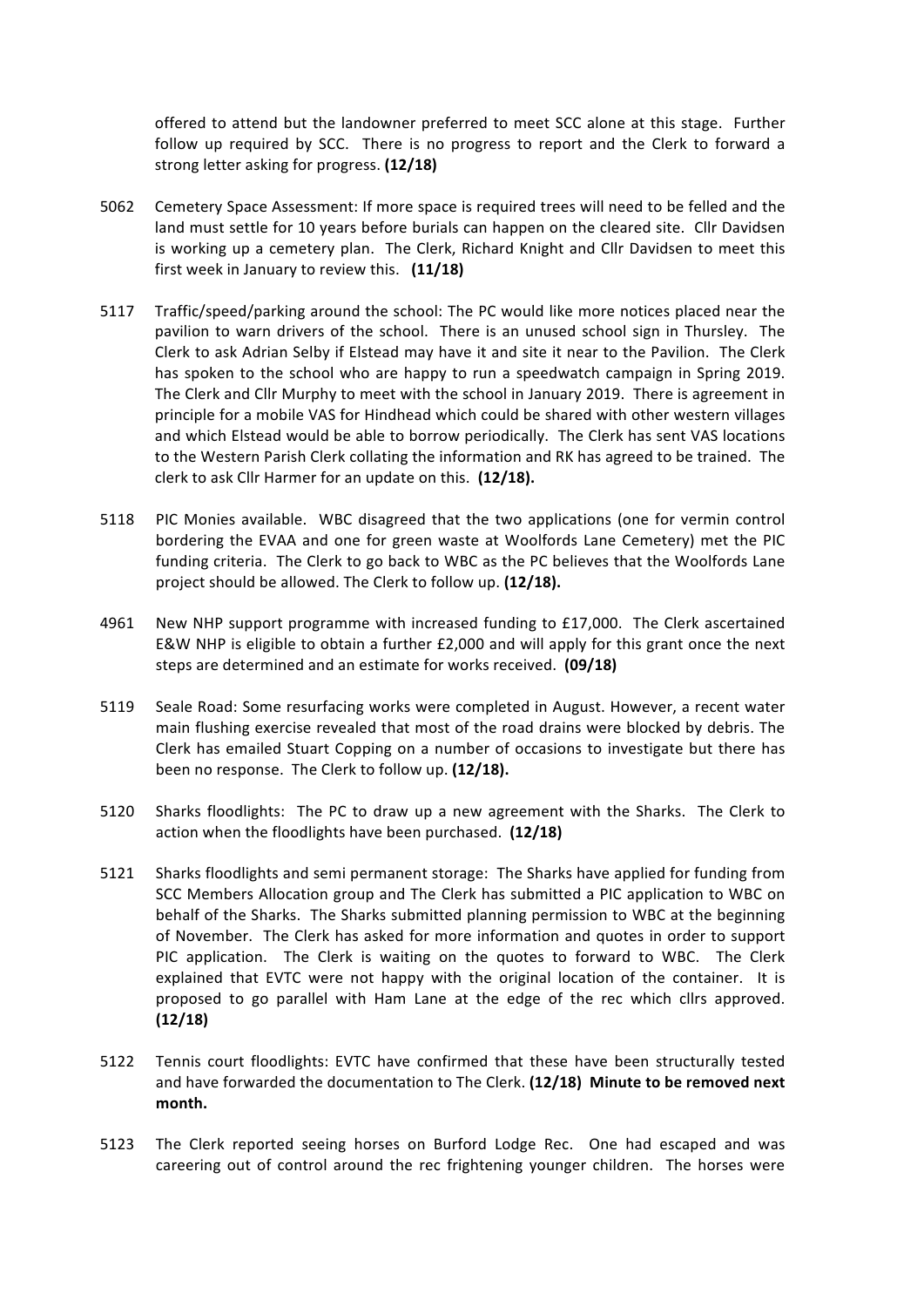later observed giving rides. The Clerk has contacted the PC's lawyers who have said that horses may be impounded. The Clerk to contact its' lawyers for the exact wording and then to make 3 signs regarding this. Signs to be placed in all three PC owned play areas. The Clerk asked the PC lawyers for the exact wording and is waiting for this. The Clerk has chased several times. (12/18).

- 5124 BT phonebox by the zebra crossing: BT had informed the Clerk that the phonebox had been repaired but there is still broken glass. The Clerk has reported this as has a resident. The damaged panels have been boarded up and will be repaired within a few days according to the BT Helpdesk. (12/18).
- 5125 Village Green Registration: Following the wooden post that was put up on Church Green it appears as if some of Church Green is unregistered in terms of ownership and none of the Green is registered as common land. Cllrs agreed that the area should be registered as common land. The Clerk has secured documents from WBC to say that The Green is owned by WBC and that the lease expired in 1998. WBC believes that the lease just carries over however The Clerk has asked if the lease can be renewed. Once this is renewed Elstead PC can then proceed with registration. The Clerk has asked WBC but has not had a response. **(12/18)**
- 5071 Wooden post on Church Green: Following a site meeting, Rob Fairbanks has agreed that the RoW finger post on the Church Green should be removed and the RoW logo located on the cycle route post. The post is still in situ and Cllr Murphy has contacted Mr Fairbanks regarding its uplift. If the post has not been removed by the New Year, Elstead PC will remove it. **(11/18)**
- 5022 Draft policies on data storage etc complete and councillors to review. Cllr Rees to circulate before the November meeting. (10/18)

The clerk was contacted by a service provider who said that the PC website was not compliant. The website to be reviewed in the October meeting. (09/18)

The Clerk to ask Angela Koch if we need to keep paper copied of the various NHP surveys. **(05/18)**

The Clerk to ask the Clerks for Farnham TC and Witley PC regarding their GDPR policies. **(05/18)**

- 4983 WBC will no longer supply paper copies of planning applications. The plans are not easy to review online. All councillors to review plans prior to the meeting. The Clerk to download plans for the meeting and these to be projected onto the wall. Councillors to review how this is working at the end of the year. (12/18). Minute to be removed next month as covered in agenda item 11.
- 4992 A resident wrote complaining about parking outside the school. The Clerk to respond. **(09/18)**
- 4933 Complaints have been received regarding the overgrown nature of the closed cemetery in Elstead next to the village Hall. The cemetery is managed by WBC. The Clerk to obtain a schedule as to the frequency that the cemetery is attended by WBC and monitor this work on-going. **(07/18)**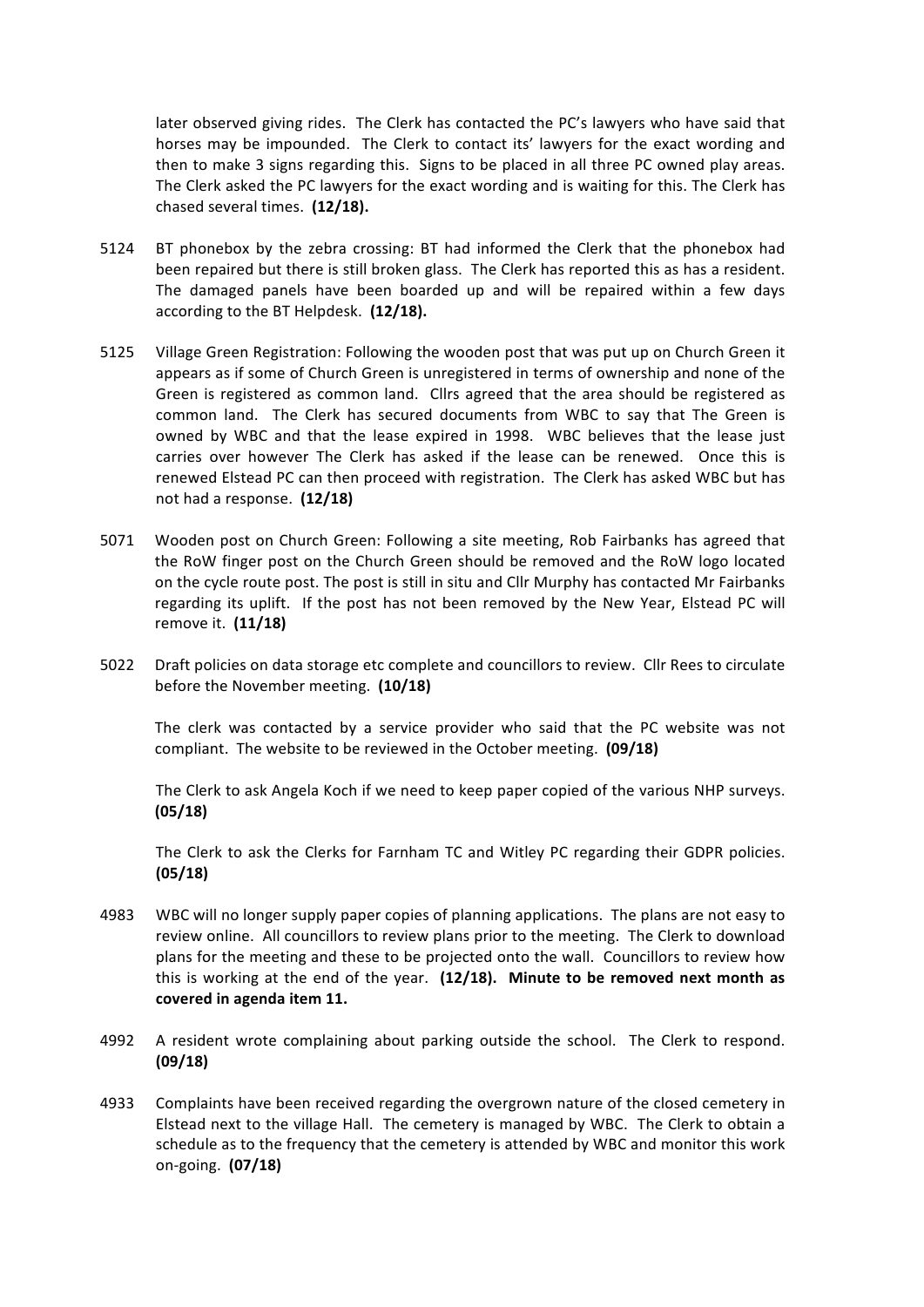- 5073 A resident has asked if it is possible to have access to the rear of their property from Burford Lodge approach road for occasional garden deliveries. The PC has discussed this and agreed that occasional access could be granted on a case-by-case basis. The Clerk advised the resident who is deciding how they would like to proceed. If the residents decide that case-by-case access is sufficient The Clerk to send a formal letter. If the resident decides to ask for permanent access a financial consideration would be required. The Clerk to contact David Rumsey in the meantime to ask if he can advise the PC in this matter. **(11/18)**
- 5126 The defibrillator at Thursley Road Pavilion was discussed on the village facebook page with residents suggesting that the defibrillator should be sited outside the pavilion and not inside. Concerns had been expressed as to the safety of the defibrillator if it were sited on the outside walls and potential damage from stray balls. Cllr J. Holroyd and The Chair have chosen a reasonably safe site. The external cabinet has arrived but an alternative electrician is required. The Clerk to contact another electrician. (12/18).
- 5127 Damaged bench in front of the cricket pavilion needs to be replaced. The Clerk to investigate if the PC can use PIC monies. The Clerk has started to investigate a bench made of recycled materials and not wood. The Clerk is looking at more bench options. **(12/18)**
- 5084 Councillor Murphy and The Clerk met with a consultant who was working on behalf of The Smith's Charity. The Smiths Charity is keen to audit its' beneficiaries. The Consultant explained that some Trustees allocate funds to organisations rather than individuals but she was satisfied with our approach. The consultant explained that we will need to have safeguarding policy and The Clerk has written to the consultant to find out further information as we do not deal directly with the recipients. If The Smiths Chairty sub committee does require a policy then Councillors have agreed this can be adopted. **(11/18).**
- 5086 The Clerk had circulated the minutes and the proposed budget in advance of the November PC meeting. Councillors are proposing an increase of 50% in the precept to cover finalising the NHP, replacing the train and on-going tree works. Councillors accepted this proposed increase and suggested that this be communicated to residents via an article in the Elstead Village News. (11/18).
- 5128 The Clerk sent a letter to the Inspector opposing Clarions' Housing application for the deregistration of common land. If sufficient objections are received it is likely to go to a Public Inquiry. There has been no further update on this. (12/18).
- 5089 Footpath ramp Hope Street / The Fleece: Cllr J. Holroyd has liaised with all parties and all are in agreement. Richard Knight to meet with Paul Tucker and to install ramp and hand rail. The PC has agreed to support this cost. (11/18).
- 5092 Village Green Bench: Councillors are in agreement that the concrete base of the existing seat must be removed and a replacement seat installed. Richard Knight has made a similar rustic-style seat at Thursley Recreational ground of which The Clerk showed councillors a photo. The Clerk to ask Richard for a quote and to get 2 cross quotes. The existing seat to stay in place until a replacement is found. (11/18).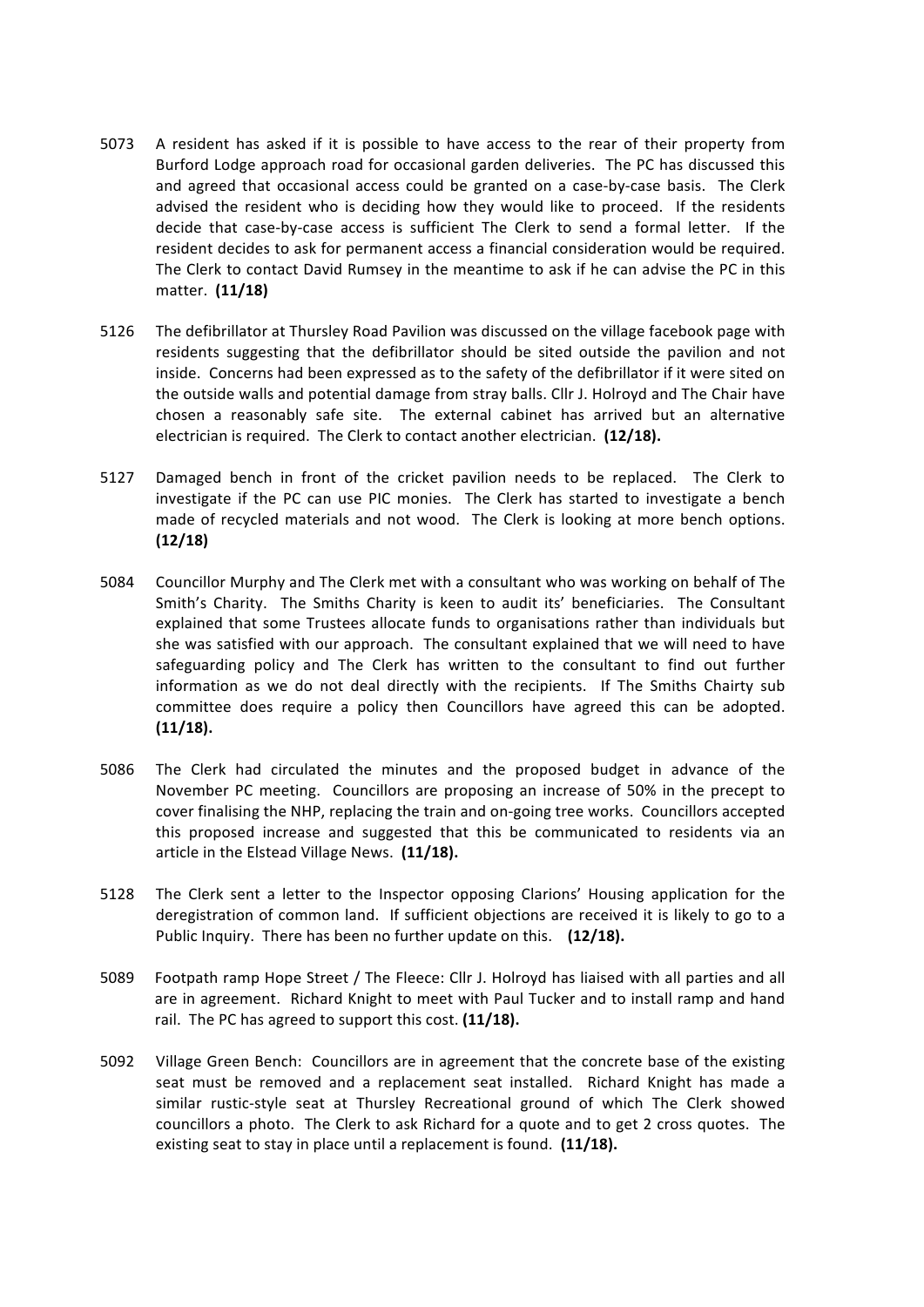- 5093 Elstead PC website needs updating. A sub-committee has been set up with The Clerk, Cllr Jacobs and Dawn Davidsen and it will investigate options. The sub committee will meet in January 2019. (11/18).
- 5094 SCC Consultations: there are 5 consultations currently running for which feedback is required by  $4<sup>th</sup>$  January. An drop in session will be held on  $12<sup>th</sup>$  December in the morning at the Wilfred Noyce Centre for anyone wishing to talk to SCC directly about these consultations. The consultations cover areas such as libraries, bus travel and amenity points. The Clerk will advertise in the village. All councillors to read the consultations before the December meeting where they will be discussed and the Clerk will respond on behalf of the PC accordingly. (12/18). Minute to be removed next month as covered **under agenda item 10.**
- 5129 Carehome Weyburn Land: Cllr J Else to follow up what the planning condition for the carehome is and whether Thakeham are building to the agreed planning conditions i.e the land looks as if it has been raised. (12/18).

# **6.0 WBC UPDATE**

- 5130 The following written update was supplied by Cllr J. Else prior to the December meeting:
	- $\circ$  New tenders invited for grass cutting in the borough
	- $\circ$  Looking forward to enabling a new visitor centre at Frensham Ponds
	- $\circ$  Farnham Memorial Hall works now completed
	- o £3.2m allocated to Farnham and Godalming Leisure Centres
	- $\circ$  Consultation to start in 2019 on new leisure centre for Cranleigh est cost £12m
	- $\circ$  New legislation to control dog fouling and WBC working with East Hants Council on this
	- $\circ$  Cllr J Else conferring with Surrey Heartlands on any possible future changes
	- $\circ$  Community meals on wheels continues to be successful and provided 25,000 meals from April 2017 to March 2018. (12/18). Minute to be removed next **month.**

## **7.0 SCC UPDATE**

- 4790 Jubilee Park train: SCC might be able to provide a small amount of funding towards this via the standard application process. (05/18).
- 5131 Real time bus information: as part of the s106 agreement with Weyburn £15,000 was allocated towards real time bus information. Cllr Harmer to ascertain if this can go on the bus stops by Milford Road / Hookley Lane. The Clerk to follow up with Cllr Harmer. **(12/18).**

## **8.0 REPORT FOLLOWING JOINT PARISH AND TOWN MEETING HELD 3rd DECEMBER 2018**

5132 Cllrs P. Murphy and J. Mathisen attended this meeting along with The Clerk. WBC explained that there will probably be no restrictions to council tax changes for parishes and towns but that this will be confirmed by the government on 6.12.18. WBC explained that Compensatory grant and local support grant would be reduced before being terminated within the next couple of years. Elstead PC raised several points about this during the meeting. WBC advised EPC to send a letter to the WBC Executive when the FY19/20 budget is submitted explaining the effect of loosing this money. WBC also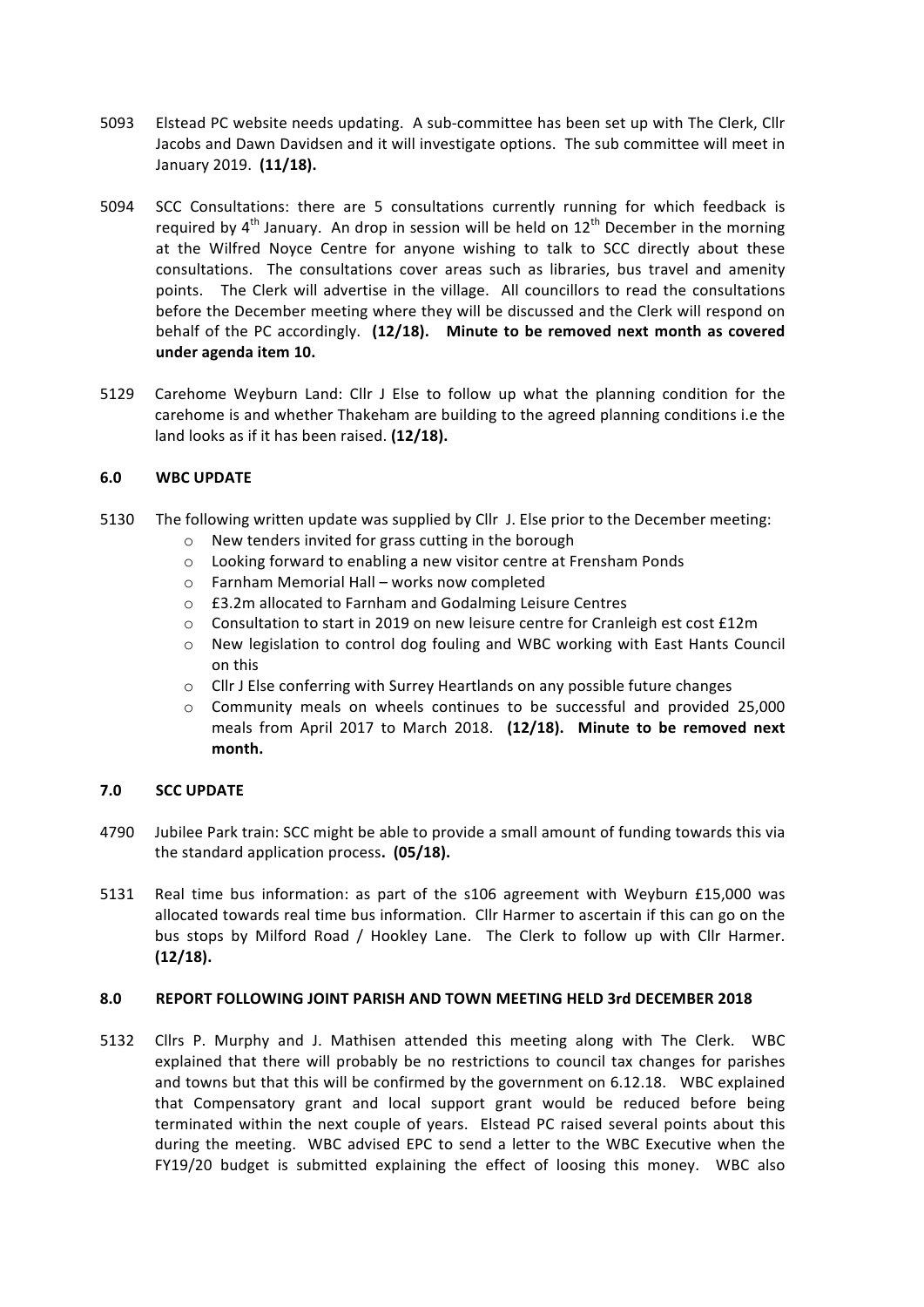discussed the SCC Consultations. WBC is liaising with SCC over this because if SCC cuts monies in one area WBC may end up having to pay for it. Both sides are discussing whether they can benefit from shared customer services etc and other areas as a way of saving revenue. (12/18) Minute to be removed next month

#### **9.0 NEIGHBOURHOOD PLAN UPDATE**

- 5133 There is no further action to report on the NHP this month as EPC and the NHP SG are waiting to attend a meeting with The Leader of WBC in the new year, the outcome of which, will determine the direction for the NHP. (12/18)
- 5085 Members of the Steering Group met with WBC planners. The objective of the meeting was to go through WBC's response to our Article 14 as well as understand conflicting information in a recent letter sent by Mrs Sims which implied that E&W SG could take back the task of site allocations. During the meeting it was evident that there is still division between what E&W SG and WBC wish to do regarding the Settlement Boundary. It is unclear if E&W SG would be legally allowed to take back site allocations. WBC suggested that E&W NHP take legal advise on this matter which E&W SG does not think is affordable (given our small precept) or appropriate (WBC is our advisory body and should provide this information). The SG has emailed Cllr D Else and he is following up this matter with WBC. Also in the meeting WBC explained that LPP2 has been deferred to summer 2019 and a series of workshops with different parishes has been proposed. **(11/18).**

#### **10.0 SCC CONSULTATIONS**

5134 SCC needs to save £85m from April 2019. It is currently consulting on 5 different areas as a way of cost saving. The consultation runs until  $4<sup>th</sup>$  January 2019. SCC are consulting o the following; Children's centres, SEND, reduced cost bus travel for disabled people, library strategy and refuse and CRC's. Cllrs discussed at length the five areas. In summary councillors did not feel qualified to comment extensively on the 5 topics however it was agreed that The Clerk would send a generic statement highlighting the danger of having isolated strategies and to avoid disproportionally and negatively affecting rural and remote villages. (12/18). Minute to be removed next month.

## **11.0 REVIEW OF ON-LINE PLANNING MEETING FORMAT**

5135 Online plans: Cllrs are reasonably happy with the online format however some plans are tricky to see. The Clerk to ask WBC if it would still be possible to have large development plans still on paper. The online format to be reviewed again in six months time. (12/18).

# **12.0 ELSTEAD SOCIETY - AGREEMENT TO SET UP A SUB COMMITTEE & FINANCE CERTAIN PROJECTS**

5136 Cllr J Mathisen proposed the establishment of a sub committee with the objective of improving the appearance of the village. Cllr J. Mathisen and Cllr K. Brooke were co-opted onto the sub-committee. The Clerk to attend meetings occasionally when it is required for formal minutes to be taken. Councillors agreed to the formation of this sub-committee. (12/18). Minute to be removed next month.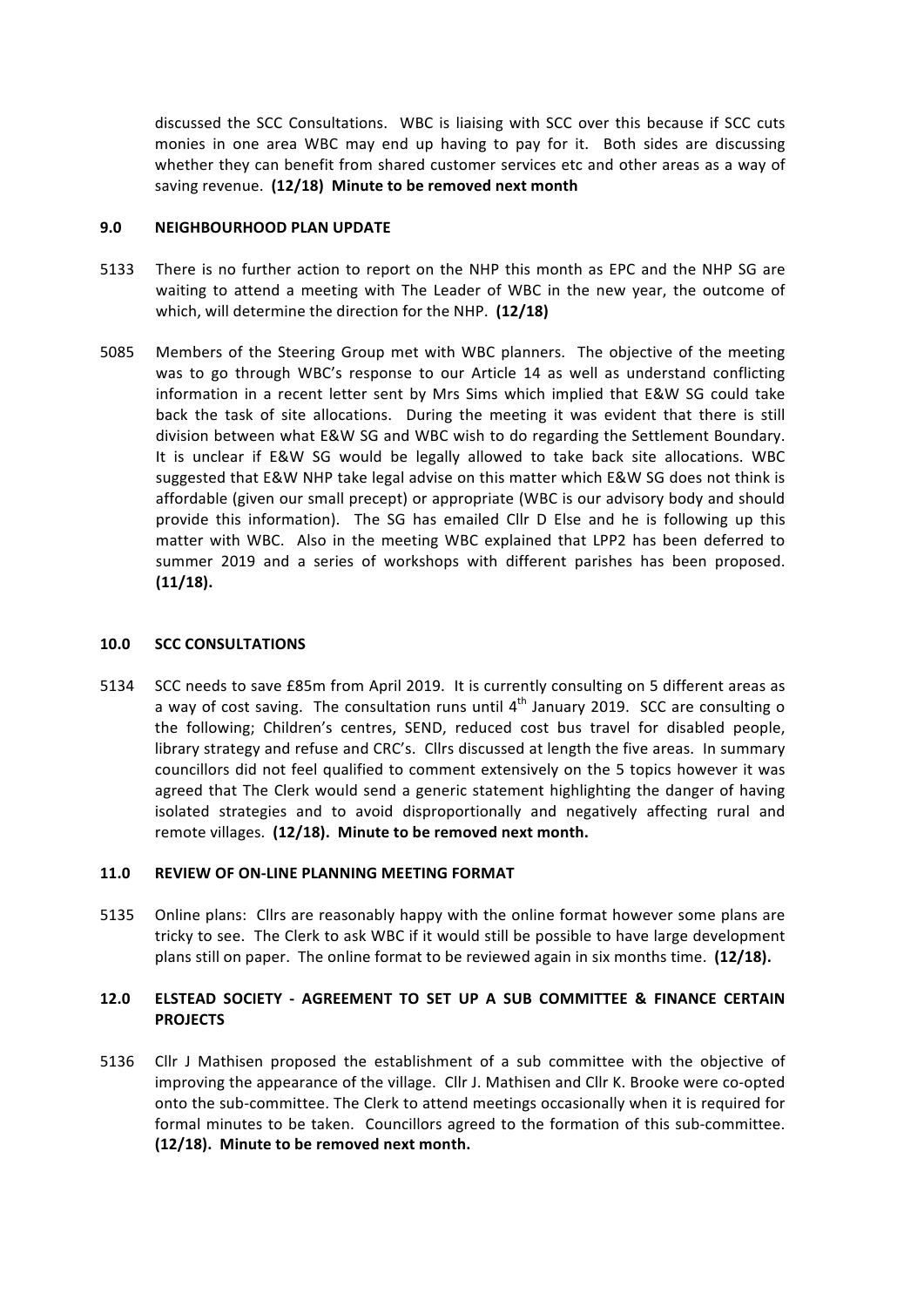- 5137 Elstead Society: Cllr J. Mathisen to write an article for the January issue of the EVN explaining the purpose of the Elstead Society and to set up a meeting in early January where the terms of reference would be discussed. The Clerk to attend. **(12/18)**
- 5138 Cllr J. Mathisen proposed that the first Elstead Society project would be the erection of a Christmas tree on the Village Green. The tree would be supplied foc and cllrs agreed that The Elstead Society could spend £150 to buy some battery operated Christmas lights which the PC would finance. (12/18). Minute to be removed next month.

### **13.0 CITIZENS ADVICE WAVERLEY – FUNDING REQUEST**

5139 A letter was received from Citizens Advice Waverley requesting funding support. EPC agreed to fund CAW £500 as it supports residents. (12/18) Minute to be removed.

#### **14.0 HOUSING NEEDS SURVEY REQUEST**

5140 Cllr J Jacobs explained that it would be helpful to undertake an updated Housing Needs Survey. The last such survey was conducted in 2012. It would be helpful to see how many affordable homes would be needed. Elstead and Weyburn already have the numbers of house to be sited on the Weyburn Site and other developers are proposing affordable housing so it would be useful to understand the number actually required. Cllrs agreed to this. The survey results should be back by the middle to end of March 2019. The estimated cost is £2,000 (to include printing and postage) which cllrs accepted. The Clerk to arrange. **(12/18)**

#### **15.0 EXTERNAL AUDIT COMPLETION - REPORT**

5141 The Clerk reported that the annual return for 2017/18 is complete and has been signed off by the external auditor. There were no issues raised by the external auditor. The Notice of Conclusion of Audit (and prior to this the notice of the public rights of exercise) were published on the PC noticeboard on the Green and on the PC's website in line with The Accounts and Audit regulations 2015 (SI 2015/234). The Notice of Conclusion was posted on  $19<sup>th</sup>$  October as the external auditors were late completing the audit (the letter from PFK Littlejohn was dated 16.10.18). (12/18). Minute to be removed next month.

#### **16.0 REPORTS AND CORRESPONDENCE**

- 5142 A resident emailed to explain that the bus (route 46) was cancelled in December on two occasions. (12/18) Minute to be removed next month.
- 5143 A resident called to complain that vehicles are parking on verges opposite their property and this is affecting the verges. The PC discussed this but there is nothing it can do about this matter. (12/18) Minute to be removed next month.
- 5144 An email was received from Team Leader for Local Plans and Planning Policy asking for projects for the Infrastructure Delivery plan. Cllrs discussed this prior to the meeting and agreed the following: a new Sports pavilion at Burford Lodge (cost approx £200k), Elstead -Milford cycle route (cost unknown at present), extension of The Thursley Road carparking layby (cost at £50k). The Clerk to submit to WBC (12/18). Minute to be removed next **month.**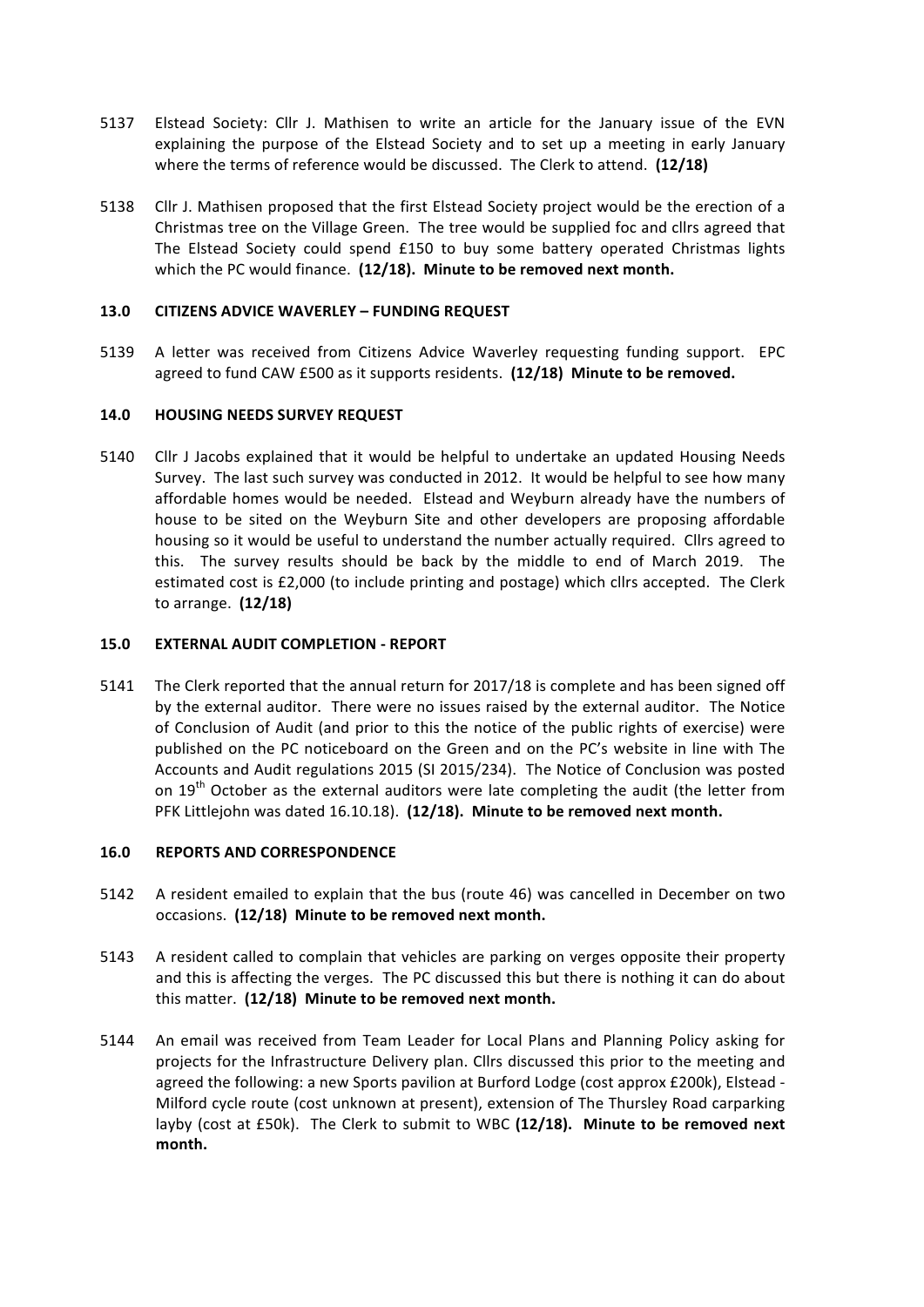- 5145 WBC Directors advised that the government were late sending through any confirmation on council tax restrictions. This information had been due on 6.12.18. (12/18). Minute to be removed.
- 5146 An acknowledgement was received from Cllr Julia Potts to the letter sent by The Clerk on behalf of the PC. The letter stated that a meeting would be set up with The Leader and Cllr. P Murphy early 2019. (12/18). Minute to be removed next month.
- 5147 Richrd Knight agreed to attend a tree inspection course so that he can regularly check the PC's trees. The PC will still undertake a formal survey bi-annually with a certified arborculturist. (18/12). Minute to be removed next month.
- 5148 The Clerk received information on vacant allotments in Witley which was shared with the EVAA. (18/12). Minute to be removed next month.

#### **17.0 ACCOUNTS FOR PAYMENT DECEMBER 2018**

5149 The following accounts for December were presented for payment, duly authorised and cheques signed:

| Payee                           | Cheque no | <b>Purpose</b>                        | Amount    |
|---------------------------------|-----------|---------------------------------------|-----------|
| <b>Smiths Charity various</b>   | 3841-3864 | <b>Smiths Charity</b>                 | £2,845.00 |
| Juliet Williams                 | 3865      | Salary and working from home          | £765.20   |
| Juliet Williams                 | 3866      | admin expenses                        | £24.12    |
| <b>HMRC</b>                     | 3867      | <b>PAYE</b>                           | £42.57    |
| <b>Elstead Village Hall</b>     | 3868      | room hire 10.12.18 for parish meeting | £17.00    |
| Dale valley Training Ltd        | 3869      | tree inspection course                | £186.00   |
| <b>Citizens Advice Waverley</b> | 3870      | Donation                              | £750.00   |
| <b>Smiths Charity</b>           | 3871      | <b>Smiths Charity</b>                 | £155.00   |
|                                 |           |                                       | £155.00   |
|                                 |           |                                       |           |
|                                 |           |                                       |           |
|                                 |           |                                       | £4,939.89 |

#### **ACCOUNTS FOR PAYMENT - December 2018**

#### **18.0 EXEMPT BUSINESS – TO THE EXCLUSION OF THE PUBLIC AND PRESS**

#### **19.0 MATTERS RAISED BY MEMBERS**

- 5151 Cllr J. Holroyd advised that she would like to do another public defibrillator training session one Saturday at the village hall. The Clerk and Cllr Holroyd to liaise over dates  $$ there is no date as of yet.  $(12/18)$ .
- 5152 The overgrown vegetation by Truxford Corner was raised again as this is dangerous for horses and cyclists. The Clerk to record at SCC online. (12/18). Minute to be removed **next month.**